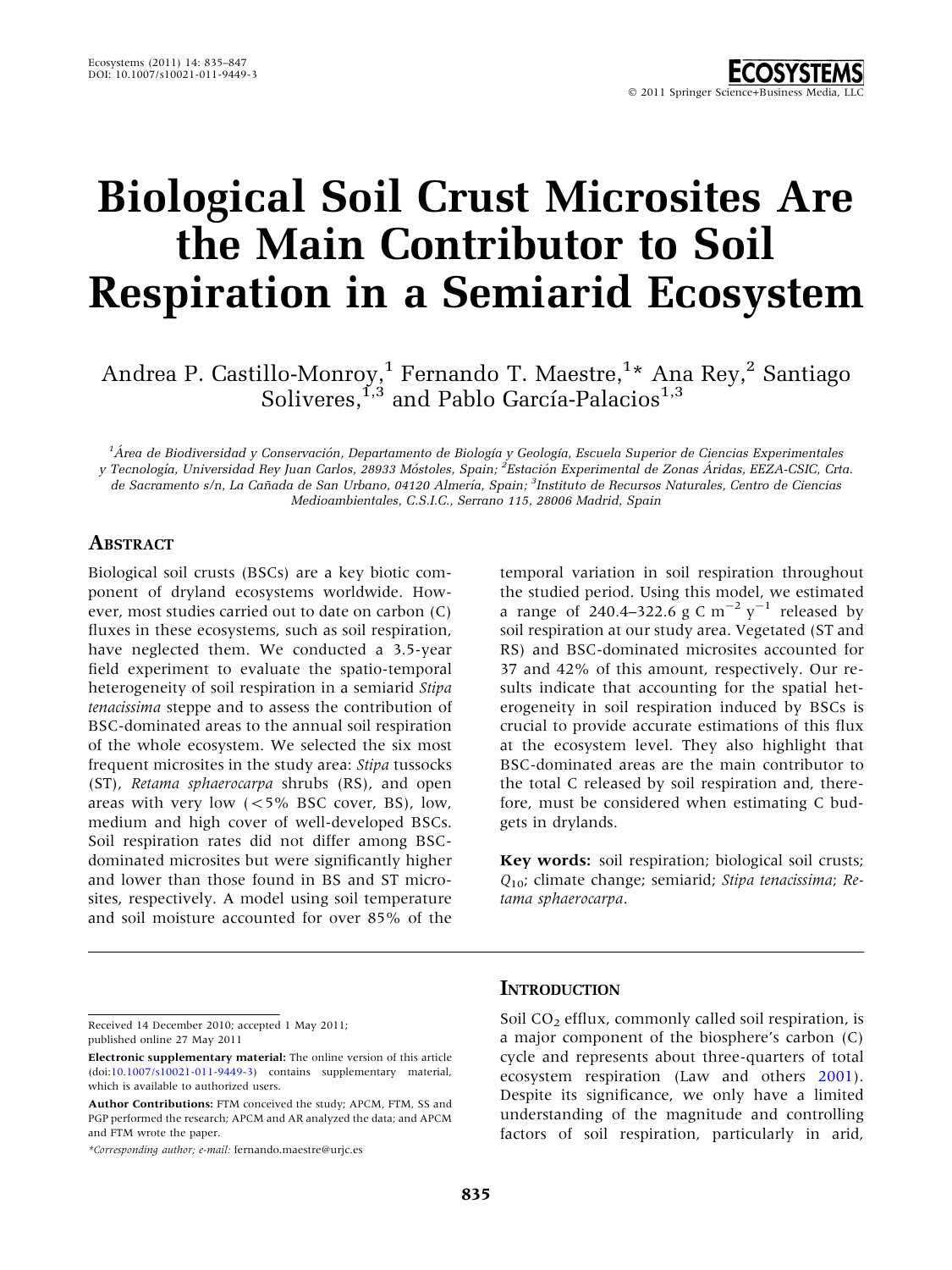semiarid, and dry-subhumid ecosystems (drylands hereafter). These areas cover 41% of Earth's land surface and host more than 38% of the world's population (Reynolds and others [2007\)](#page-12-0), yet soil respiration has been much less studied in dryland than in temperate and tropical ecosystems. As an example, drylands constitute less than 8% of case studies of a global soil respiration database accounting for more than 818 studies (Bond-Lamberty and Thomson [2010](#page-11-0)).

Soil respiration accounts for major C losses from dryland soils (Conant and others [2000](#page-11-0)), with global estimates averaging over 80.4 Pg  $CO<sub>2</sub>$ -C emitted annually, which is approximately 10-fold greater than  $CO<sub>2</sub>$  emissions from fossil fuel combustion and deforestation sources combined (Raich and Schlesinger [1992;](#page-12-0) Raich and others [2002\)](#page-12-0). Given the relatively limited pool of organic C stored in drylands (West and others [1994;](#page-12-0) Lange [2003](#page-11-0)), even small changes in current soil respiration rates could have a large impact on their soil C stocks. Therefore, these ecosystems are highly sensitive to changes in temperature and rainfall patterns predicted by future climate change scenarios (West and others [1994;](#page-12-0) Körner [2000\)](#page-11-0). Carbon stocks in drylands are also being affected by phenomena such as shrub encroachment, which has potential implications for C storage and loss through C accrual in soil and woody biomass and changes in soil respiration (Pacala and others [2001;](#page-12-0) Jackson and others [2002](#page-11-0); Maestre and others [2009\)](#page-12-0). Important research efforts have been devoted in the last decade to understand the sensitivity of soil respiration to changes in precipitation and temperature in drylands (for example, Conant and others [2000](#page-11-0); Han and others [2007](#page-11-0); Almagro and others [2009](#page-11-0); Zhang and others [2010\)](#page-12-0). Other studies have attempted to elucidate the role of biotic community attributes such as species composition and diversity on soil respiration (Maestre and others [2005](#page-12-0), [2009\)](#page-12-0). However, most previous research has neglected the role of biological soil crusts (hereafter BSCs) on soil respiration dynamics (but see Maestre and Cortina [2003;](#page-12-0) Thomas and others [2008](#page-12-0); Thomas and Hoon [2010\)](#page-12-0). BSCs are specialized communities dominated by mosses, lichens, liverworts, cyanobacteria, and other organisms that may constitute as much as 70% of the living cover in dryland ecosystems (Belnap and Lange [2003](#page-11-0)). They also affect multiple ecosystem functions, including soil stability and erosion (Bowker and others [2008](#page-11-0); Chaudhary and others [2009\)](#page-11-0), infiltration and runoff (Belnap [2006;](#page-11-0) Eldridge and others [2010](#page-11-0)), nitrogen fixation and cycling (Belnap [2002;](#page-11-0) Delgado-Baquerizo and others [2010;](#page-11-0) Maestre and

others [2010\)](#page-12-0), and C cycling (Zaady and others [2000;](#page-12-0) Thomas and others [2008;](#page-12-0) Grote and others [2010\)](#page-11-0). Indeed, BSCs have recently been suggested as one of the factors responsible for large annual  $CO<sub>2</sub>$  net uptake rates recorded in desert ecosystems from the USA and China (Wohlfahrt and others [2008;](#page-12-0) Xie and others [2009\)](#page-12-0).

Previous research on the role of BSCs on the C cycle has focused on measuring net  $CO<sub>2</sub>$  exchange of particular species or communities under laboratory conditions (for example, Grote and others  $2010$ ), or on estimating net  $CO<sub>2</sub>$  exchange and/or soil respiration in the field over short periods (for example, Maestre and Cortina [2003;](#page-12-0) Thomas and others [2008;](#page-12-0) Wilske and others [2008](#page-12-0)). Although this research has provided valuable insights on the effects of BSCs on C fluxes, the annual extrapolations and predictive models obtained using shortterm measurements must be considered with caution given the high spatio-temporal variability in both environmental conditions and BSC distribution typically found in drylands (Lázaro and others [2008;](#page-11-0) Maestre and Cortina [2002,](#page-12-0) [2003](#page-12-0)). Accounting for the spatial heterogeneity in the distribution of BSC-forming organisms is particularly important to reduce the bias of ecosystemlevel estimations of soil respiration (Maestre and Cortina [2003](#page-12-0)). In addition, and given the prevailing effects of variables such as temperature and moisture on the photosynthetic performance of BSC-forming organisms (Lange [2003](#page-11-0)), investigating how soil respiration in BSC-dominated areas responds to changes in temperature and rainfall is crucial to accurately predict how climate change will impact  $CO<sub>2</sub>$  fluxes in drylands (Shen and others [2009](#page-12-0)).

Despite the recognized role of BSCs in the C cycle, and their prevalence in drylands, the effects of BSCs on the spatio-temporal heterogeneity of soil respiration over a multi-year period have not, to our knowledge, been evaluated yet. We aimed to do so in a semiarid Mediterranean steppe dominated by Stipa tenacissima L. These steppes are one of the most important vegetation types in the driest areas of the Mediterranean Basin (see Maestre and others [2009](#page-12-0) for an account of their natural history), and their vegetation patterns and ecosystem processes often resemble that of the ''tiger-bush'' vegetation described in arid and semiarid regions worldwide (Puigdefábregas and others [1999](#page-12-0); Valentin and others [1999](#page-12-0)). The specific objectives of this study were to: (i) quantify the effects of perennial plants and the abundance of BSC patches (measured through changes in cover) on the spatio-temporal heterogeneity of soil respiration; (ii)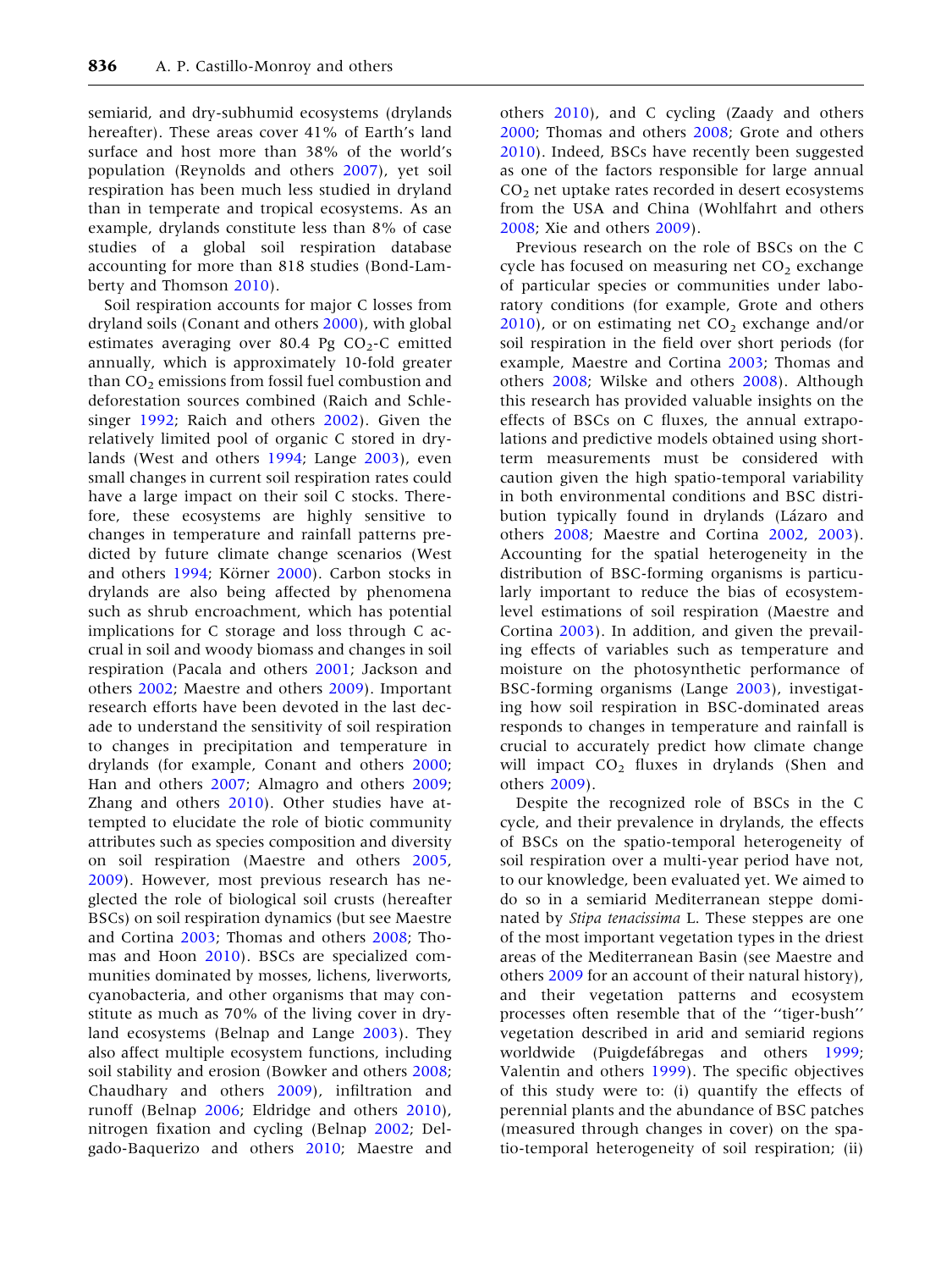investigate the relative roles of soil temperature and soil moisture as drivers of this flux; (iii) evaluate the effects of plants and BSCs on the sensitivity of soil respiration to changes in these environmental variables, and (iv) assess the relative contributions of plant- and BSC-dominated areas to the annual amount of C released by soil respiration at the ecosystem level.

# MATERIALS AND METHODS

# Site Description

This research was conducted in the Aranjuez Experimental Station, in the center of the Iberian Peninsula (40 $^{\circ}$ 02'N–3 $^{\circ}$ 37'W; 590 m a.s.l.; 8 $^{\circ}$  slope facing SE). The climate is Mediterranean semiarid, with a 30-year average rainfall and temperature of 388 mm and  $13.8^{\circ}$ C, respectively, and a pronounced summer drought lasting from June to September. Perennial plant cover is below 30% and is dominated by Stipa (18% of total cover) and the N-fixing shrub Retama sphaerocarpa (L.) Boiss (6% of total cover). The open areas between perennial plants are colonized by well-developed BSCs dominated by lichens such as Diploschistes diacapsis (Ach.) Lumbsch, Squamarina lentigera (Weber) Poelt, Fulgensia subbracteata (Nyl.) Poelt, Toninia sedifolia (Scop.) Timdal, and Psora decipiens (Hedw.) Hoffm. (see Castillo-Monroy and others [2010](#page-11-0) for a full species checklist). Bare soil and BSC-dominated areas cover 28 and 32% of the study site, respectively. The soil is derived from gypsum outcrops, which cover 14% of the total surface, and it is classified as Xeric Haplogypsid (Soil Survey Staff, [1994\)](#page-12-0). It is characterized by a fine texture, a high gypsum content, and pH, organic C and total N values ranging between 7.2 and 7.7%, 1 and 3.2%, and 0.2 and 0.4%, respectively; both extremes corresponding to bare ground areas and those under Retama canopies, respectively (0–10 cm; see Castillo-Monroy and others [2010](#page-11-0) for details).

# Experimental Design

We selected the six most frequent soil cover types (hereafter called microsites) at the study site (Fig-ure [1\)](#page-3-0); Stipa tussocks (ST), Retama shrubs (RS), and open areas with very low  $(<5\%$ ; hereafter BS), low (5–25%; hereafter LC), medium (25–75%; hereafter MC) and high  $(>75\%;$  hereafter HC) cover of well-developed and lichen-dominated BSCs. ST microsites were selected at the north side of Stipa canopies and are characterized by permanent shade conditions, high litter accumulation, and presence of mosses on the soil surface (mostly

Pleurochaete squarrosa [Brid.] Lindb. and Tortula revolvens [Schimp.] G. Roth). RS microsites were placed under the canopy of Retama and are characterized by moderate shade conditions, high litter accumulation and cover of annual plants (particularly during spring), and the occasional presence of mosses. The different BSC-dominated microsites are located in open areas, under full sunlight. Bare soil corresponds to areas where there is neither BSCs  $(<5\%)$  nor vascular plants.

Measurements of soil respiration, soil moisture, and soil temperature were taken according to a stratified random design. On September 2006, we randomly selected 15 replicated plots (50  $\times$  50 cm) for ST and RS microsites, and 12 for the other microsites (total  $n = 78$ ). In each plot, we placed a PVC collar (length 10 cm, internal diameter 20 cm) inserted 7 cm into the soil. During the establishment of PVC collars, each plot falling within distances less than 1.5 m of an existing replicate was discarded and reallocated to ensure a minimum distance between replicates of 1.5 m.

# Field Measurements

Soil respiration was measured in situ with a portable LI-8100 Automated Soil  $CO<sub>2</sub>$  Flux System (LI-COR, Lincoln, Nebraska, USA). Measurements were performed monthly between November 2006 (2 months after the collars were inserted to avoid any bias promoted by soil alteration during the placement of collars) and June 2010. To avoid strong diurnal fluctuations, measurements were made between 10.00 and 14.00 h (local time, GTM + 1). This period was considered to give rates of soil respiration that are representative of the average daily value in grasslands (Mielnick and Dugas [2000;](#page-12-0) Maestre and Cortina [2003;](#page-12-0) Rey and others [2011\)](#page-12-0). In every survey, half of the replicates were measured in 1 day and the other half were measured on the next day (replicates were measured in a random order each sampling day). We were unable to take measurements between January and June 2008 because of logistic problems (our LI-8100 had to be repaired and calibrated).

In parallel to the measurements of soil respiration, we measured soil temperature with protected diodes buried at 2 cm depth and soil volumetric water content using time-domain reflectometry (TDR; Topp and Davis [1985\)](#page-12-0). For the later measurements, we installed two 5 cm length TDR probes vertically into the soil. We also set up sensors (EC-5, Decagon Devices Inc., Pullman, USA) to continuously monitor soil moisture at 0–5 cm depth in five microsites (ST, RS, BS, MC, and HC),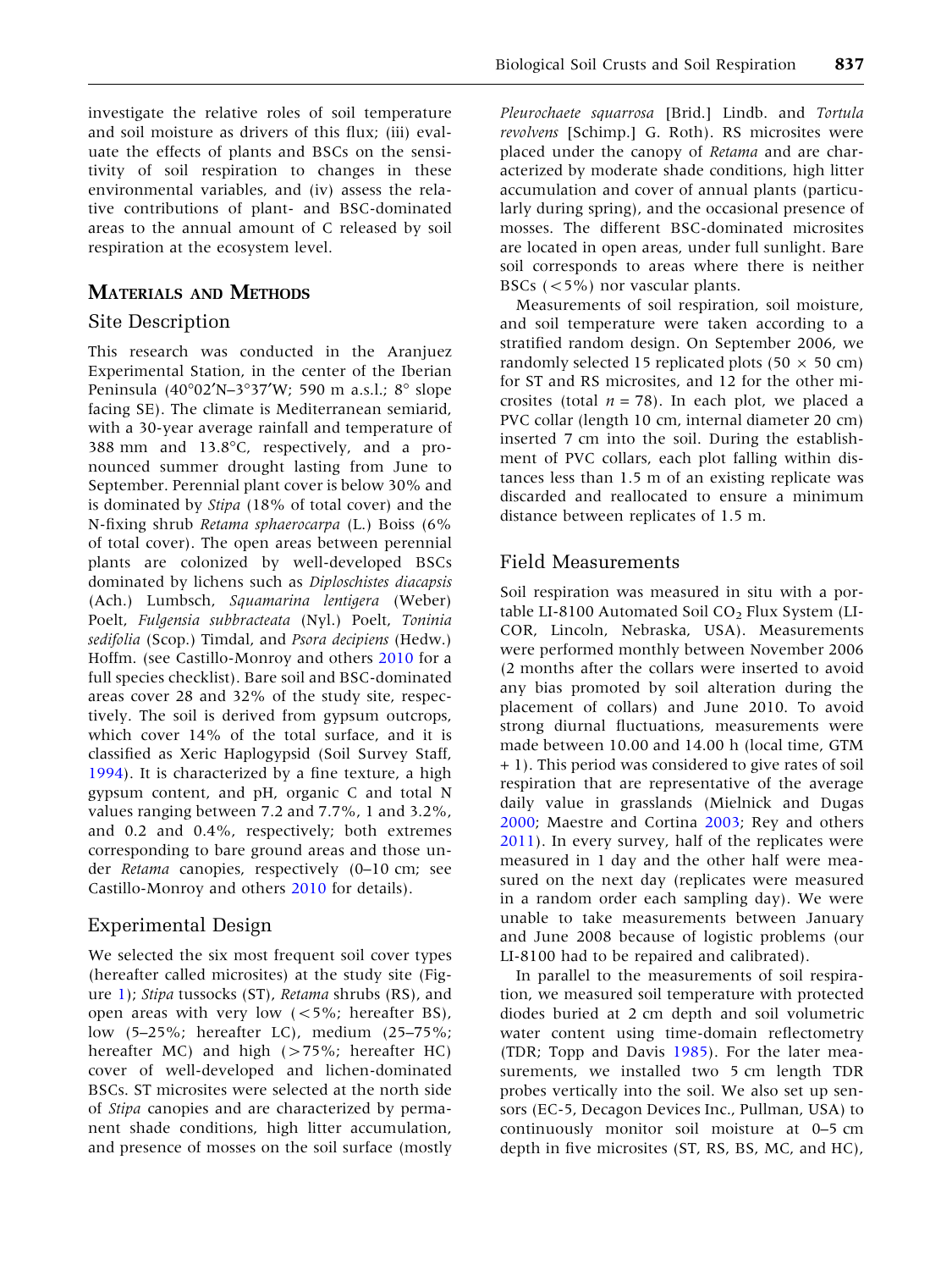<span id="page-3-0"></span>

Figure 1. View of the different microsites sampled. **A-C** Areas with high, medium, and low cover of biological soil crusts, respectively; D bare soil areas; E Retama sphaerocarpa shrubs; and F Stipa tenacissima tussocks. The *arrow* in **E** shows the location of the sampling PVC collar.

with three replicates per microsite randomly selected. Additional sensors (HOBO® TMC20, Onset Corp., Pocasset, USA) were also installed to continuously monitor soil temperature at 2 cm depth in randomly selected BS and HC microsites. Air temperature and relative humidity were continuously monitored in three microsites (ST, RS, BS) using HOBO<sup>®</sup> U23 sensors (Onset Corp.). Rainfall and radiation were also monitored using an on-site meteorological station (Onset Corp.). All the continuous measurements were taken using a 15-min interval.

#### Modeling Soil Respiration

We modeled the dependency of soil respiration  $(R_s)$ on soil temperature  $(T)$  and moisture  $(W)$  according to the following relationship:

$$
R_{\rm s} = f(T) * f(W) \tag{1}
$$

and

$$
f(T) = R_0 e^{\beta T}, \qquad (2)
$$

where  $R_s$  is the measured soil respiration (µmol  $m^{-2}$  s<sup>-1</sup>),  $R_0$  is the basal respiration at 0°C (µmol  $\text{m}^{-2} \text{ s}^{-1}$ ), and T is soil temperature (°C) at 0–2 cm.  $R_0$ and  $\beta$  are estimated parameters. This relationship was fitted separately to all the microsites. The  $Q_{10}$  value, defined as the increment in soil respiration rate when temperature is increased by  $10^{\circ}$ C (Luo and Zhou [2006\)](#page-12-0), was used to describe the sensitivity of soil respiration to temperature. For each microsite, a  $Q_{10}$ value was computed from the monthly measurements of soil respiration and soil temperature.  $Q_{10}$  is related to the temperature coefficient  $(\beta)$ , as follows:

$$
Q_{10} = e^{10\beta}.
$$
 (3)

The relationship between  $R_s$  and soil moisture (W) was determined by fitting a non-linear relationship of the form:

$$
f(W) = Y_o + aW + bW^2, \tag{4}
$$

where W is the soil volumetric water content at 0– 5 cm depth  $(%)$  and  $Y_0$ , a, b are fitted parameters.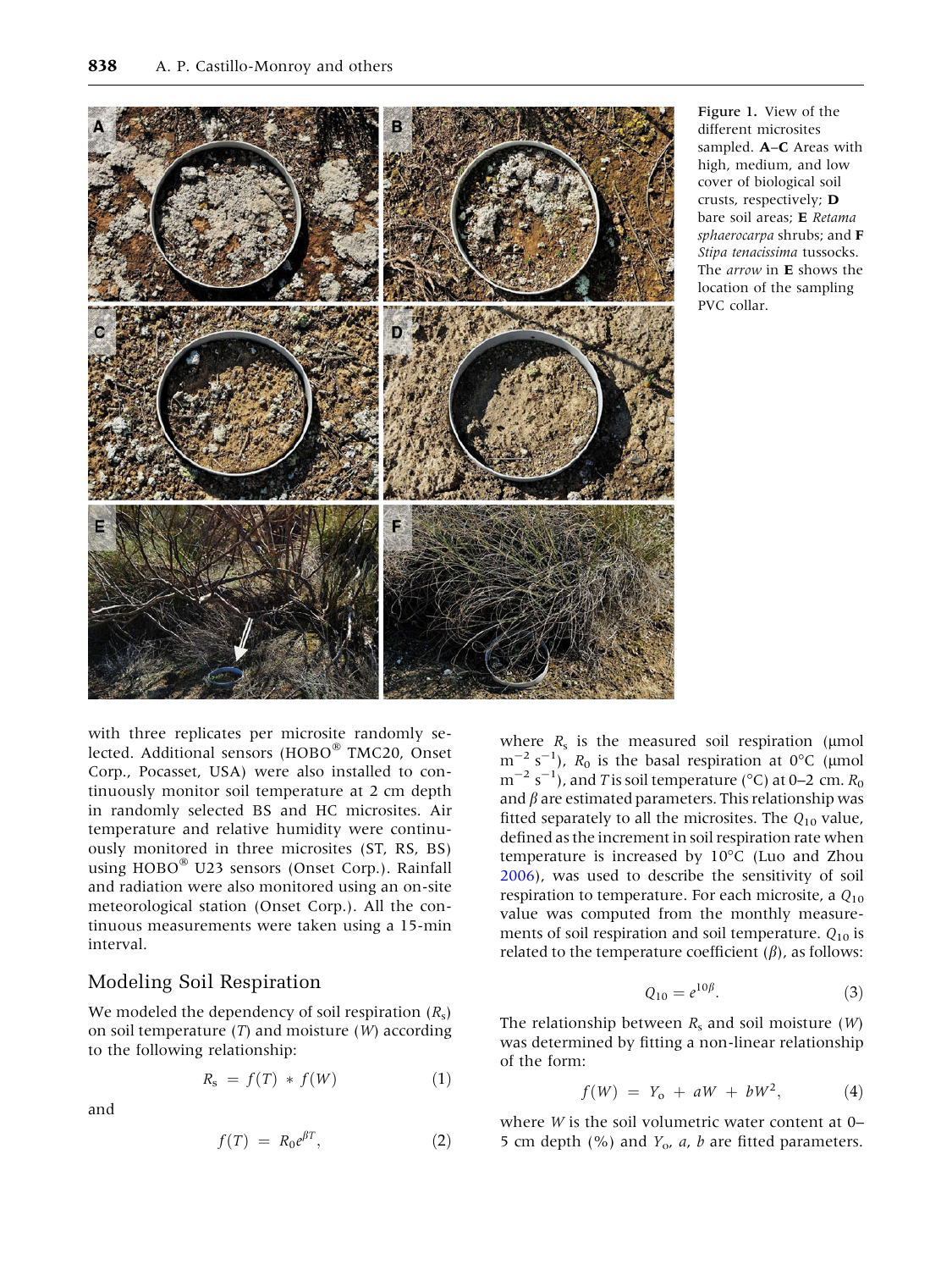Based on soil temperature (equation [\(2\)](#page-3-0)) and soil moisture (equation  $(4)$ ) as driving variables, we developed an empirical model to estimate the annual soil respiration at the ecosystem level. Given the large number of data points gathered throughout the study, and to reduce the noise in the data set used for modeling purposes, we first sorted all the data according to soil temperature and then averaged all the data falling between two consecutive degrees (that is, we obtained a single soil respiration, soil moisture, and soil temperature value from all the data falling between 0 and  $1^{\circ}$ C, another from all the data falling between 1 and  $2^{\circ}$ C, and so on). These averages were obtained for each microsite separately and were used to model the relationships between soil respiration, temperature, and moisture. Soil respiration rate was controlled only by soil temperature, according to equation ([2](#page-3-0)), when soil moisture was above 25 and 11% in BS and the other microsites, respectively (see '['Effects of soil temperature](#page-5-0) [and soil moisture on soil respiration dynamics](#page-5-0)'' section below). When soil moisture was below these thresholds, which largely occurred in summer (see ''[Effects of soil temperature and soil moisture on soil](#page-5-0) [respiration dynamics](#page-5-0)'' section below), soil respiration was controlled by soil moisture according to equation [\(4\)](#page-3-0).

We used temperature and moisture data from our continuous monitoring sensors to get annual estimates of soil respiration. These data were first calibrated with the data obtained from our monthly measurements of soil moisture and temperature (measured with TDR probes and protected diodes, respectively). Soil temperature measured with protected diodes in ST and RS microsites was successfully calibrated with air temperature continuously monitored by U23 sensors, whereas for BS and HC microsites we used soil temperatures measured by TMC20 sensors (see Appendix 1 in Supplementary Material). Soil moisture measured with TDR probes was strongly related to the values measured by EC-5 sensors in all the microsites (Appendix 1). After this calibration, we obtained from the continuous monitoring sensors daily averages of temperature and moisture from the beginning to the end of experiment. Using these data, and equations  $(2)$  and  $(4)$  according to the soil temperature and soil moisture thresholds mentioned above, we obtained daily estimates of soil respiration fluxes for the four main sources of spatial heterogeneity present in our study area (BS, ST, RS, and HC microsites). Once we get daily soil respiration rates at each microsite, we extrapolated these values to the whole ecosystem by multiplying them by the relative cover of each microsite. Daily

soil respiration rates were summed to obtain annual fluxes, and these estimates were used to calculate the amount of C released by soil respiration during the whole year, and during the main wet (October–May) and dry (June–September) seasons. It must be noted that for given periods of the year, particularly when soil respiration responds strongly to temperature (see '['Effects of soil temperature](#page-5-0) [and soil moisture on soil respiration dynamics](#page-5-0)'' section below), the daily value of soil respiration may be overestimated by assuming that midday values are representative of average daily respiration rates. However, and given that during a good part of the year soil respiration is strongly limited by soil moisture (see '['Effects of soil temperature](#page-5-0) [and soil moisture on soil respiration dynamics](#page-5-0)'' section below), and that we are using estimations based on daily averages of soil moisture and temperature data (and not only from the middle part of the day), we feel that the annual fluxes estimated are probably a good estimate and that they are not strongly biased or overestimated.

## Statistical Analyses

To examine whether soil respiration, soil temperature, and soil moisture differed between microsites, we used a two-way (Microsite and Time) ANOVA, with repeated measures of one of the factors (Time). When significant microsite effects were found ( $P < 0.05$ ), the Tukey HSD post hoc test was employed to evaluate differences between microsites. Prior to these analyses, data were tested for assumptions of normality and homogeneity of variances and were log-transformed when necessary. Regression analyses were used to examine the relationships between soil respiration and the different environmental variables as explained above. To compare the  $Q_{10}$  values between microsites, we calculated the standard error of the parameter  $\beta$ and its confidence intervals, assuming that differences between  $Q_{10}$  values are significant when these intervals do not overlap (Zar [1999](#page-12-0)). All the ANOVA and regression analyses were performed using the SPSS 15.0 statistical software (SPSS Inc., Chicago, Illinois, USA).

#### **RESULTS**

#### Spatio-Temporal Variation in Soil Temperature, Soil Moisture and Soil Respiration

Both soil temperature and soil moisture varied markedly with season and year (Figure [2A](#page-6-0), B).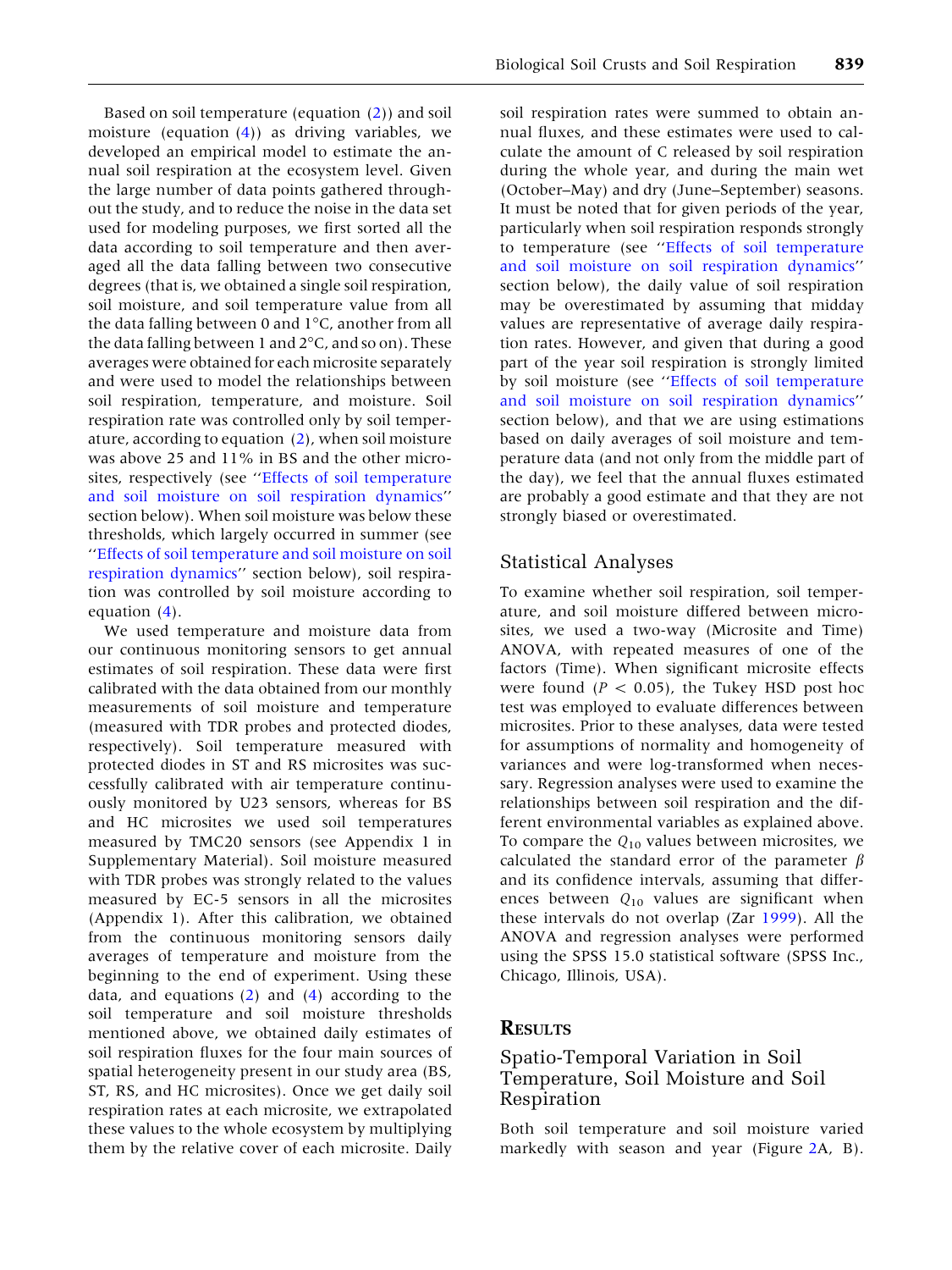<span id="page-5-0"></span>Seasonal changes in soil temperature followed the same overall pattern in the different microsites sampled, albeit slight differences between some of them were found (repeated measures [RM] ANOVA;  $F_{\text{Time}} \times \text{Microsoft} = 3.54$ , df = 170, 2448,  $P < 0.001$ ). Over the studied period, soil temperature was significantly lower in the microsites dominated by vascular plants than in the other microsites (RM ANOVA;  $F_{\text{Microsoft}} = 20.67$ , df = 5,7[2](#page-6-0),  $P < 0.001$ ; Figure 2A). Temporal variations in soil moisture showed some differences between microsites, particularly during periods of high water availability after major rainfall events (Figure [2B](#page-6-0); Appendix 2 in Supplementary Material; RM ANOVA;  $F_{\text{Time}} \times \text{Microsoft} = 5.57$ , df = 150, 1980,  $P < 0.001$ ). Throughout the study period, soil moisture was consistently higher in the BS than in the other microsites, whereas the lowest values were found under the canopy of vascular plants (Figure [2](#page-6-0)B, RM ANOVA;  $F_{\text{Microsoft}} = 24.53$ , df = 5, 66,  $P < 0.001$ ).

Overall, soil respiration in all microsites varied during the year according to changes in soil temperature during the winter and early spring, and to variations in soil moisture during the rest of the year (Figure [2C](#page-6-0)). However, differences in the magnitude of the responses to changes in soil temperature and soil moisture were found between microsites (RM ANOVA,  $F_{\text{Time}} \times \text{Microsoft} = 2.61$ , df = 160, 2144,  $P < 0.001$ ). Over the whole studied period, soil respiration rates in the RS and BS microsites were significantly higher and lower, respectively, than in any other microsite (RM AN-OVA,  $F_{\text{Microsite}} = 24.18$ , df = 5,67,  $P < 0.001$ ). Soil respiration did not differ between the BSC-dominated microsites (LC, MC and HC), but was significantly higher and lower than that found in BS and RS/ST microsites, respectively.

# Effects of Soil Temperature and Soil Moisture on Soil Respiration Dynamics

The average  $Q_{10}$  value found in our study was 2.2, albeit important differences between microsites were detected.  $Q_{10}$  values were higher in the ST and RS microsites than in the rest of microsites (Figure [3\)](#page-7-0). The  $Q_{10}$  value obtained at the BS was the lowest of all the microsites sampled. This parameter showed a trend to increase with increases in BSC cover,  $Q_{10}$  values of MC and HC microsites being significantly higher than those observed in LC and BS microsites (Figure [3](#page-7-0)).

Soil respiration was exponentially related to soil temperature when soil moisture was higher than 11% in microsites dominated by vascular plants or

BSCs and 25% in BS microsites (Figure [3\)](#page-7-0). Below these soil moisture levels, soil respiration was not related to soil temperature and was driven by variations in soil moisture alone according to a quadratic relationship (Figure [4\)](#page-8-0). The models fitted accounted for a substantial part of the variation in soil respiration rates (more than 80% in ST, RS, and HC microsites, and between 50 and 80% in the rest of microsites; Figures [3,](#page-7-0) [4](#page-8-0)).

# Microsite Contribution to Annual Soil Respiration Fluxes

Using the threshold values of soil moisture corresponding to each microsite, we developed an empirical model using soil temperature and soil moisture to predict annual soil respiration rates. This simple model successfully predicted measured soil respiration rates, explaining over 85% of their temporal variation (Appendix 3 in Supplementary Material). Using this model, we obtained an approximate estimate of the total amount of C released at the Aranjuez site via soil respiration of 859.3 g C  $m^{-2}$  over the 3.5 years studied (Figure [5\)](#page-8-0). This amount changed during this period and varied from 240.4 g C  $\overline{m}^{-2}$  in 2007 to 322.6 g C  $m^{-2}$  in 2009. The amount of C released with soil respiration in wet periods was gradually higher from 2007 to 2009, whereas that measured during dry periods was quite heterogeneous. The contribution of each microsite to the C released by soil respiration of the whole ecosystem was, on average, 36.9, 20.4, and 42.6% for microsites dominated by vascular plants (ST and RS), bare soil and BSCs, respectively. Microsites dominated by BSCs were the main contributor to this flux in both wet and dry seasons.

# **DISCUSSION**

## Spatio-Temporal Heterogeneity of Soil Respiration

Highly contrasting inter-annual and seasonal patterns of soil respiration were observed in the study area. These observations are not new, because previous studies conducted in drylands have shown similar patterns (for example, Han and others [2007](#page-11-0); Almagro and others [2009](#page-11-0)). However, and despite its recognized importance for ecosystem functioning, small-scale spatial variation of soil respiration beyond the vegetated patches-interspaces dichotomy has rarely been described in dryland ecosystems (but see Maestre and Cortina [2003\)](#page-12-0). Such variation is expected because of the highly heterogeneous distribution of vegetation, soil resources,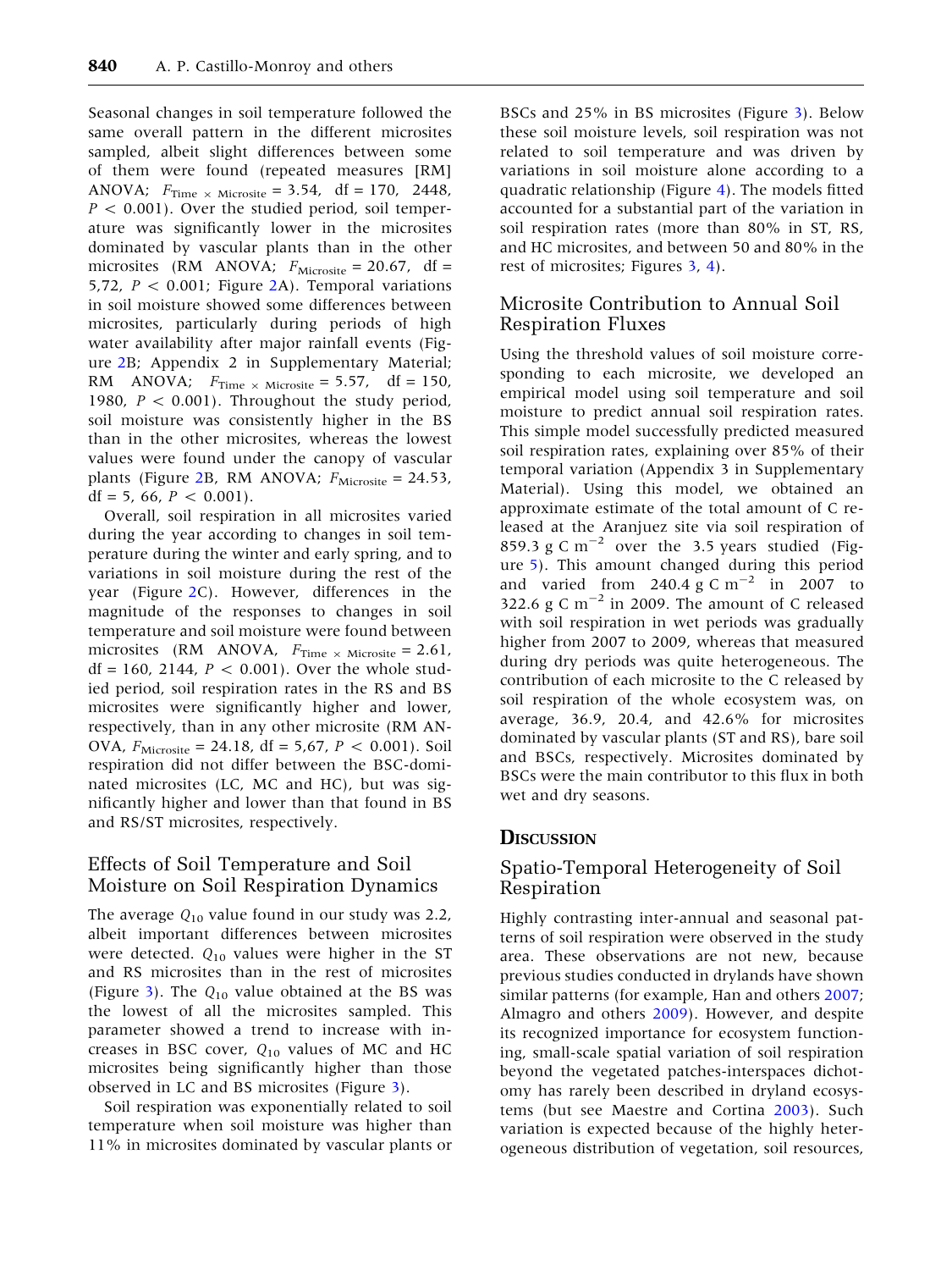<span id="page-6-0"></span>

Figure 2. Spatiotemporal variation of soil temperature (2 cm depth, A), volumetric soil moisture (0–5 cm depth, B), and soil respiration rate (C) between November 2006 and May 2010 in the study area. Data represent means  $\pm$  SE (*n* = 12–15). Shared letters after the key to symbol indicate no significant differences among microsites (repeated measures ANOVA, Tukey HSD test,  $P < 0.05$ ). ST-Stipa tenacissima tussocks; RS—Retama sphaerocarpa shrubs; BS—bare soil; LC—low-biological soil crust (BSC) cover; MC—medium BSC cover; HC—high BSC cover.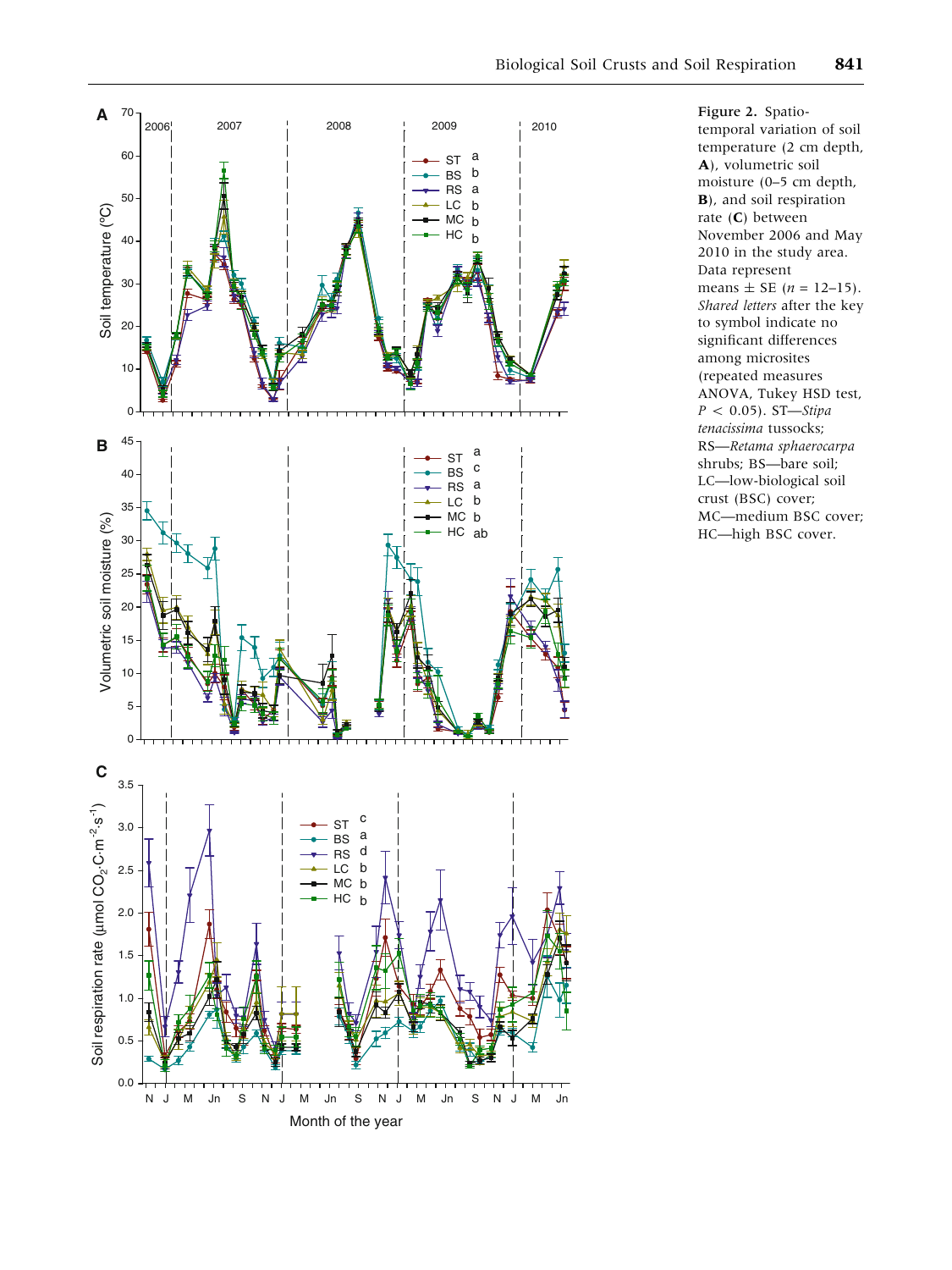<span id="page-7-0"></span>

Figure 3. Relationships between soil respiration rate and soil temperature when soil moisture was above 25 and 11% in bare soil areas and the rest of microsites, respectively. Values in parentheses indicate the confidence intervals of  $Q_{10}$ . Differences in the number of data points used in each graph are due to variations in the ranges of soil temperature found between microsites. Note also the differences in scale of the *x* axes.

microorganisms, and other surface features relevant to soil respiration (Schlesinger and others [1996;](#page-12-0) Maestre and Cortina [2002;](#page-12-0) Maestre and others [2009](#page-12-0)). Our results highlight the role of BSCdominated microsites as a key factor introducing such heterogeneity.

Soil respiration was higher in microsites dominated by vascular plants than in open and BSCdominated areas. This result is in agreement with other studies carried out in dryland ecosystems throughout the world, which have found higher soil respiration beneath plant patches (Maestre and Cortina [2003](#page-12-0); Han and others [2007](#page-11-0); Sponseller [2007;](#page-12-0) Cable and others [2008;](#page-11-0) Almagro and others [2009;](#page-11-0) but see Rey and others [2011](#page-12-0)). Such differences are not surprising given the differences in root biomass (Davidson and others [1998\)](#page-11-0), organic matter (Reynolds and others [2007,](#page-12-0) Maestre and others [2001](#page-12-0)), microbial abundance (for example, Kieft [1991;](#page-11-0) Gallardo and Schlesinger [1992\)](#page-11-0), and biological activity (Stubbs and Pyke [2005\)](#page-12-0) typically

found between plant patches and interspace soils. Interestingly, soil respiration was higher in RS than in ST microsites, despite the lack of differences in soil temperature and soil moisture between them. In our study area, RS microsites have higher organic C, total N, and in situ  $NO<sub>3</sub><sup>-</sup>$  availability than ST microsites (Castillo-Monroy and others [2010](#page-11-0)). These differences in soil fertility, together with the larger amounts of roots (Puigdefábregas and others [1999\)](#page-12-0) and mycorrhizal propagules (Azcón-Aguilar and others [2002](#page-11-0)) typically found under Retama canopies compared to Stipa, and the higher litter quality of the former (for example, Maestre and Cortina [2006](#page-12-0); Querejeta and others [2003\)](#page-12-0), can explain the results observed.

It is interesting to note the strong differences in soil respiration between open and BSC-dominated areas, despite both microsites being devoid of vascular plants. These results agree with what has been reported by a previous short-term study carried out in a Stipa steppe from SE Spain (Maestre and Cor-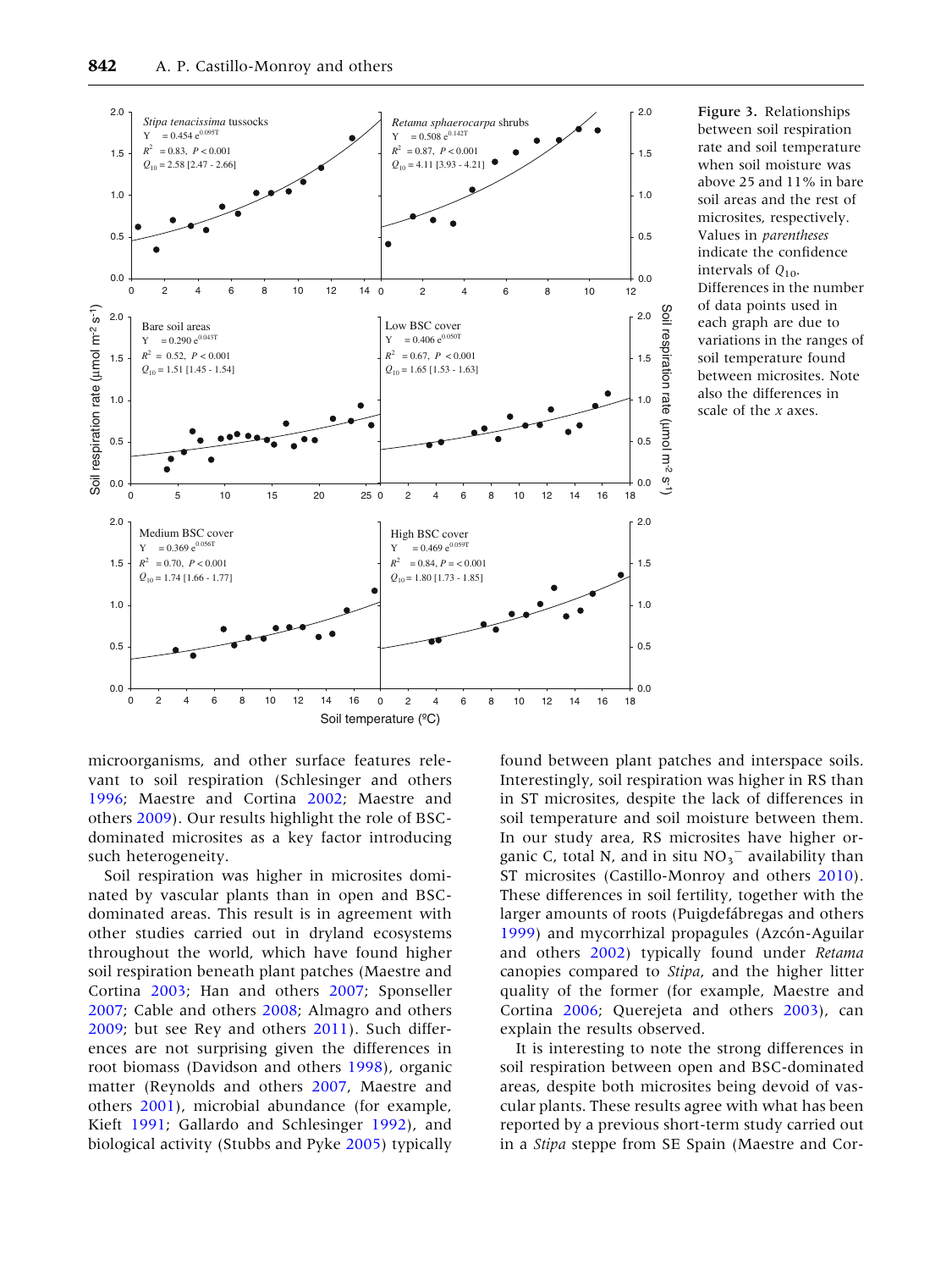mol m-2

<span id="page-8-0"></span>

Figure 4. Relationships between soil respiration rate and moisture when soil temperature was above 18, 12, and  $25^{\circ}$ C in biological soil crust (BSC), vascular plants, and bare soil microsites, respectively. Differences in the number of data points used in each graph are due to changes in the ranges of soil moisture found between microsites. Note also the differences in scale of the  $x$  and  $y$  axes. SM—soil moisture.

by differences in environmental conditions between microsites, as soil temperature did not differ among them and soil moisture was lower in BSCdominated microsites (which should have promoted lower respiration rates during dry periods, according to our empirical model). Over the study period, soil respiration did not differ between BSCdominated microsites, regardless of the strong differences in lichen cover. These results suggest that respiration of the lichens per se is not the main driver of the differences in soil respiration observed between BSC and BS microsites. Hence, differences in soil fertility induced by BSCs (organic and total N were higher in areas with BSCs; Castillo-Monroy and others [2010\)](#page-11-0) or changes in the microbial and microfaunal populations associated with BSCforming organisms (Housman and others [2007](#page-11-0); Darby and others [2010](#page-11-0); Castillo-Monroy and others [2011\)](#page-11-0), could be potential explanations for the results obtained. In this direction, the lack of signifi-

Figure 5. Relative contribution of Retama sphaerocarpa (RS), Stipa tenacissima (ST), bare soil (BS), and biological soil crust (BSC) microsites to the total amount of carbon released by soil respiration throughout the study period, both in dry (D) and wet (W) seasons. Results in 2006 represent only data from November and December; those from 2010 are calculated using data from January to May.

D

D

D

2007 2008 2009 2010

2006

0

50

100

150

(g C m-2)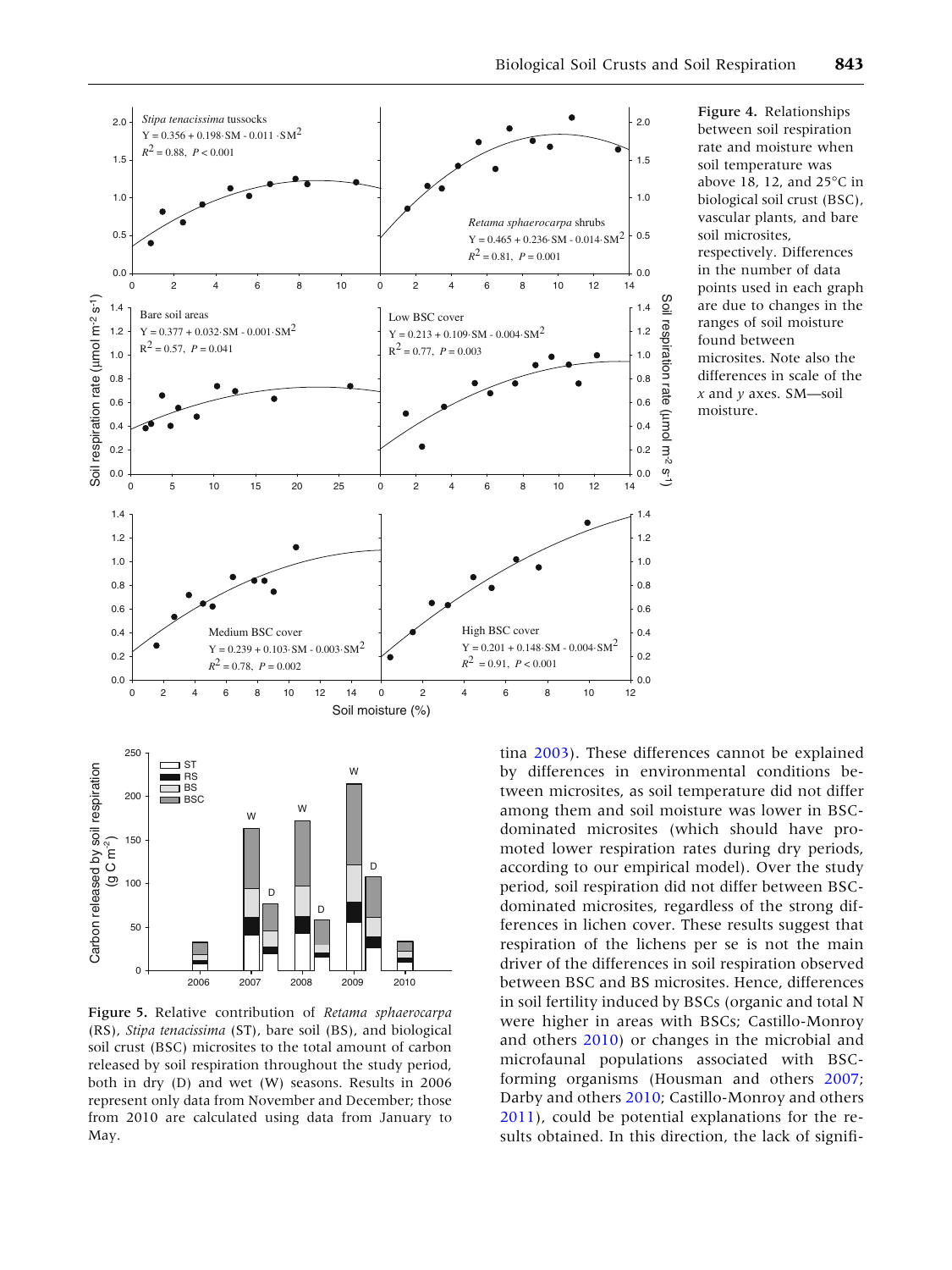cant differences in soil respiration between BSC microsites (LC, MC, and HC) throughout the study period could be explained by the lack of differences in soil fertility between them (variables like organic C and total N did not significantly differ between them; Castillo-Monroy and others [2010](#page-11-0)). However, our experimental design and measurements do not allow us to know the specific mechanisms underlying the results, which need to be explored in future studies.

#### Controls on Soil Respiration

The relative importance of soil temperature and soil moisture as drivers of soil respiration in dryland ecosystems has been well studied during the last decade (for example, Casals and others [2000;](#page-11-0) Frank and others [2002](#page-11-0); Conant and others [2000;](#page-11-0) Almagro and others [2009\)](#page-11-0). In our study, soil respiration patterns closely tracked soil temperature when soil moisture was not a limiting factor for plants and microorganisms (mainly during winter, and parts of spring and autumn), and followed changes in soil moisture during the warmest periods of the year, when soil moisture was lowest. Our results are consistent with those of Fernandez and others ([2006\)](#page-11-0), as they found that both factors were important drivers of soil respiration and that low soil moisture limited the response of soil respiration to increments in soil temperature, despite working in a cold desert with different environmental conditions (for example, coarse texture, lower precipitation and temperature averages). Similar results have been obtained by previous studies conduced in S. tenacissima steppes (Rey and others [2011](#page-12-0)) and other dryland ecosystems (Conant and others [2004](#page-11-0); Almagro and others [2009;](#page-11-0) Thomas and others [2008;](#page-12-0) Thomas and Hoon [2010](#page-12-0)), suggesting that threshold responses to variations in temperature and moisture are common in these environments. Thus, approaches to predict changes in soil respiration based solely on a continuous and predictable response to soil temperature, still commonly employed by global ecosystem models (for example, Lloyd and Taylor [1994;](#page-12-0) Chen and Tian [2005\)](#page-11-0), are unlikely to be accurate when applied in drylands.

Although most of the variability in soil respiration could be explained by soil moisture limitations in all microsites, these restrictions acted in differing ways depending on the microsite considered. To our knowledge, the large differences between microsites in the soil moisture thresholds at which temperature becomes the main driver of soil respiration (11 vs. 25% in vegetated or BSC-covered vs. bare soils, respectively) have not been reported before. Although our experimental design does not allow us to disentangle the particular mechanisms behind these results, they provide additional evidence of the role of BSCs as modulators of soil respiration responses to temperature and moisture.

The average  $Q_{10}$  value found in our study (2.2) is similar to the  $Q_{10}$  value found in other ecosystems (Raich and Schlesinger [1992;](#page-12-0) Rey and others [2002](#page-12-0); Jarvis and others [2007](#page-11-0)). However, we found a large variability in  $Q_{10}$  values (from 1.5 to 4.1) depending on the microsite considered. According to the  $Q_{10}$  values found, soil respiration was more sensitive to changes in soil temperature in the RS than in any other microsite. The differences in  $Q_{10}$  values found in BS and HC microsites were statistically significant with a clear trend toward increasing with increases in BSC cover (the  $Q_{10}$  value in HC microsites was a 20% higher than that of BS microsites). These results suggest that microsites with high cover of BSC were more sensitive to changes in soil temperature than open areas. Grote and others [\(2010](#page-11-0)) suggested that temperature increases of 3–5C are unlikely to affect gross photosynthesis both in cyanobacteria- and lichen-dominated BSCs from the Chihuahuan desert and the Colorado Plateau. Our results indicate that soil respiration rates of BSC-dominated areas are likely to increase under future climatic conditions. Even if photosynthetic rates of BSC constituents are not modified by the predicted increase in temperature, as suggested by Grote and others ([2010\)](#page-11-0), our results indicate that such changes will likely reduce the ability of BSC microsites to become a net carbon sink because of increased soil respiration.

#### Relative Contributions of BSCs and Vascular Plants to Total Soil Respiration at the Ecosystem Level

We found that BSC-dominated microsites were responsible for 42% of the total amount of C emitted to the atmosphere through soil respiration during the studied period, whereas microsites dominated by vascular plants  $(RS + ST)$  provided 36% of this amount. Even though the soil respiration rate of BSC-dominated microsites was much lower than those of areas covered with vascular plants, the dominance of BSCs at the study area made them the main contributor to the total C released. It is worth noting the large differences in the relative contribution to this flux between BSC and BS microsites despite a similar cover in our study area (32 vs. 28%). Our findings highlight the importance of considering the different sources of spatial heterogeneity in soil cover to accurately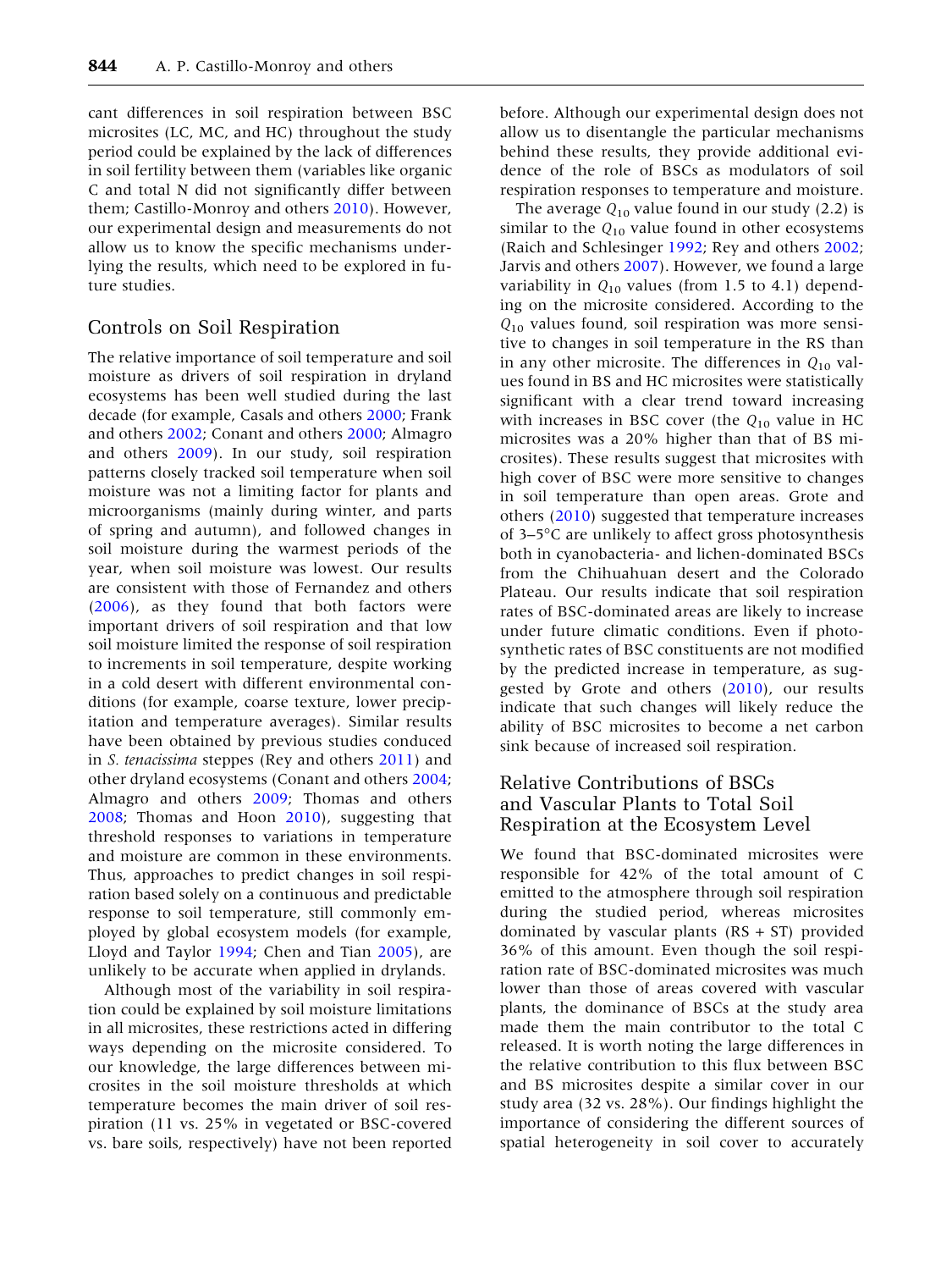estimate soil respiration at the ecosystem level in drylands.

Although more attention is being paid to the role of BSCs as a modulator of soil respiration (Maestre and Cortina [2003;](#page-12-0) Thomas and others [2008](#page-12-0); Thomas and Hoon [2010](#page-12-0)), most previous studies on the role of BSCs in the C cycle have focused on their photosynthetic capacity (see Lange [2003](#page-11-0) for a review) and their importance as a net  $CO<sub>2</sub>$  sink in drylands (for example, Zaady and others [2000](#page-12-0); Wilske and others [2008](#page-12-0); Wohlfhart and others [2008\)](#page-12-0). Our results emphasize the importance of BSCs as a modulator of another key component of the C cycle in drylands, soil respiration, and indicate that estimates of the role of these organisms in the global C cycle, which are largely based on photosynthesis measurements (for example, Elbert and others [2009](#page-11-0)), may be taken with caution because of the large soil respiratory fluxes found in BSC-dominated areas. In this direction, previous studies have failed to detect net  $CO<sub>2</sub>$  fixation in crusted soils dominated by cyanobacteria in sandy soils from the Kalahari Desert (Thomas and Hoon [2010\)](#page-12-0), a response likely observed because the C uptake by photosynthetic organisms is masked by respiration from other heterotrophic BSC components. Ongoing measurements of net  $CO<sub>2</sub>$  uptake at our study site are revealing that both BSC- and BSdominated microsites can show net  $CO<sub>2</sub>$  uptake during particular and short moments of the year (mostly during early morning when there is high air humidity or after low-intensity rainfall events; J. L. Quero and F. T. Maestre, unpublished data). These short periods of net uptake are not properly accounted for by our modeling approach, and thus our estimations of the total amount of soil C released by BSC-dominated and BS microsites may be slightly over-estimated at some moments of the year. However, and given that these events are short, and net respiration is found during most of the day (and most of the days) at our study area, we do not feel that our annual soil respiration totals are over estimated. The conditions under which BSCs behave as a net sink or source of C are largely unknown, as the isolation of net photosynthesis from the background soil respiration under field conditions is quite challenging. What our results suggest is that the future increase in temperature expected with ongoing climate change may exacerbate soil respiration in BSC-dominated microsites, a response that could shift these areas from a net C sink to a net C source. Given the dominance of these organisms, such a response could have profound consequences for the C budget of drylands ecosystems worldwide.

## Concluding Remarks

Our results indicate that accounting for the spatial heterogeneity in soil respiration induced by BSCs is highly relevant to provide an accurate estimation of this key component of the C cycle at the ecosystem level. Estimations based only on vegetated and bare soils have been used to predict carbon budgets in temperate (Kim and others [1992\)](#page-11-0) and semi-arid (Rey and others [2011\)](#page-12-0) grasslands. However, the large differences found in soil respiration between BSC-dominated areas and those devoid of them suggest that such approaches can largely underestimate soil respiration in heterogeneous semiarid environments containing BSCs. Our findings also highlight that BSCs are the main contributor to the total C released by soil respiration and therefore must be taken into account when estimating C budgets at the ecosystem level. Given the extent of dryland ecosystems worldwide, and the large areas covered by BSCs, not only in drylands, but also in other temperate, polar, and alpine ecosystems (Belnap and Lange [2003](#page-11-0)), the explicit consideration of BSC-dominated microsites in future empirical and modeling studies may greatly contribute toward advancing our knowledge of the global C cycle and to better predict the effects of global environmental change on soil respiration.

#### ACKNOWLEDGEMENTS

We thank C. Escolar, R. Mau, M. Carpio, E. Pigem, P. Alonso, C. Alcala´, J. Papadopoulos, P. Izquierdo, J. Gutiérrez, M. Méndez, R. Jiménez, A. Escudero, I. Martinez, and I. Conde for their help in laboratory and in the fieldwork, and R. Lázaro, J. Cortina, M. Goberna, A. Escudero, L. García-Sancho, J. Neff, and two anonymous referees for comments on a previous version of the manuscript. We thank the Instituto Madrileño de Investigación y Desarrollo Rural, Agrario y Alimentario (IMIDRA) for access to the Aranjuez Experimental Station (Finca de Sotomayor). APC, SS, and PGP were supported by Ph.D. fellowships from the INTERCAMBIO (BIO-CON06/105) and EXPERTAL grants, funded by the Fundación BBVA and Fundación Biodiversidad/ CINTRA S.A., respectively. This research was funded by an Early Career Project Grant from the British Ecological Society (ECPG 231/607), by the Spanish Ministry of Science and Innovation (grant CGL2008-00986-E/BOS), by the INTERCAMBIO grant, and by the European Research Council under the European Community's Seventh Framework Programme (FP7/2007-2013)/ERC Grant agreement no. 242658 (BIOCOM).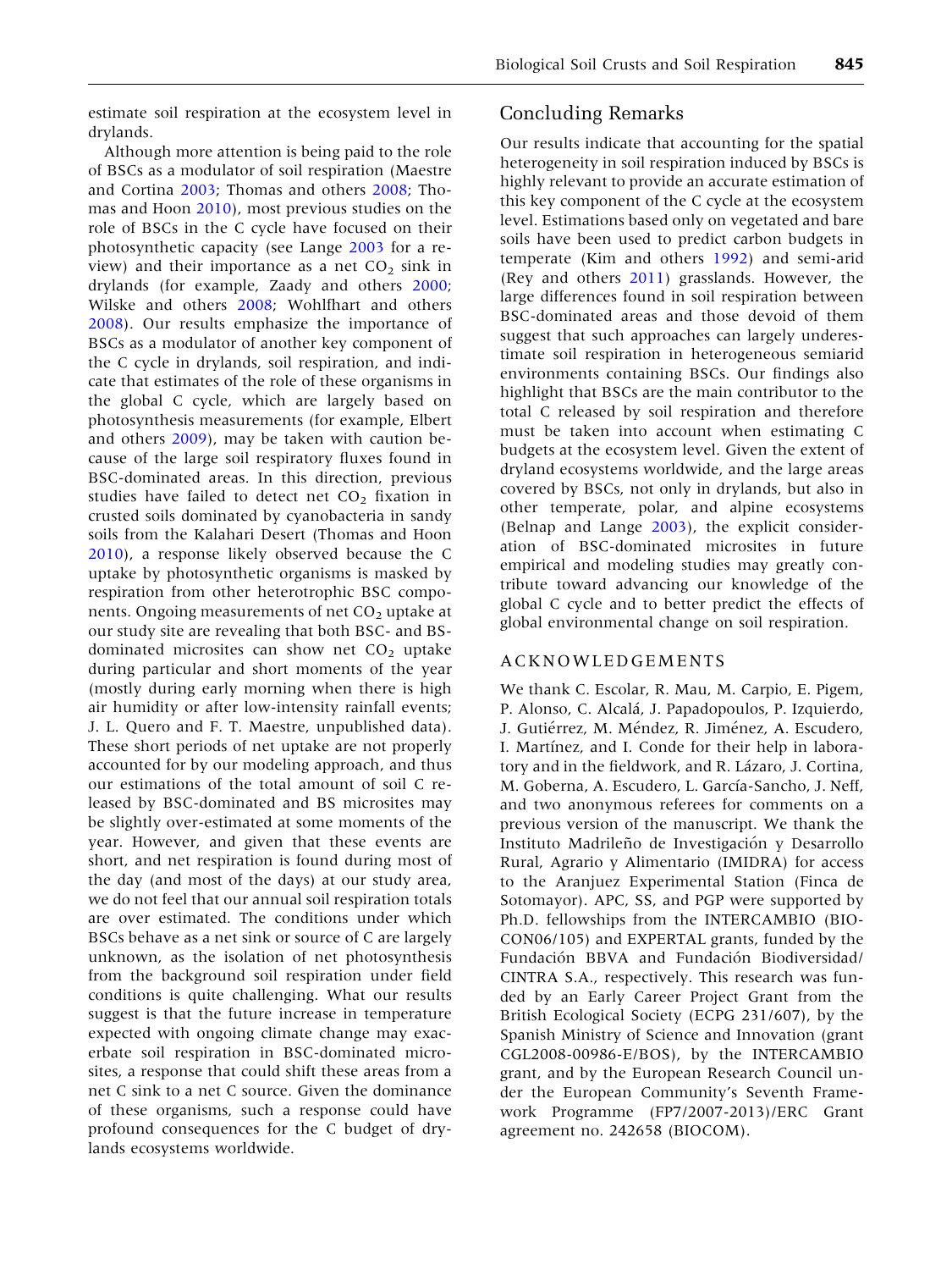#### <span id="page-11-0"></span>REFERENCES

- Almagro M, López J, Querejeta JI, Martínez-Mena M. 2009. Temperature dependence of soil  $CO<sub>2</sub>$  efflux is strongly modulated by seasonal patterns of moisture availability in a Mediterranean ecosystem. Soil Biol Biochem 41:594–605.
- Azcón-Aguilar C, Palenzuela J, Roldan A, Bautista S, Vallejo VR, Barea JM. 2002. Analysis of the mycorrhizal potential in the rhizosphere of representative plant species from desertification-threatened Mediterranean shrublands. Appl Soil Ecol 21:1–9.
- Belnap J. 2002. Nitrogen fixation in biological soil crusts from southeast Utah, USA. Biol Fertil Soils 35:128–35.
- Belnap J. 2006. The potential roles of biological soil crusts in dryland hydrologic cycles. Hydrol Process 20:3159–78.
- Belnap J, Lange OL. 2003. Biological soil crusts: structure, function and management. Berlin: Springer.
- Bond-Lamberty B, Thomson A. 2010. A global database of soil respiration data. Biogeosciences 7:1915–26.
- Bowker MA, Belnap J, Chaudhary VB, Johnson NC. 2008. Revisiting classic water erosion models in drylands: the strong impact of biological soil crust. Soil Biol Biochem 40:2308–16.
- Cable JM, Ogle K, Williams DG, Weltzin J, Huxman TE. 2008. Soil texture drives responses of soil respiration to precipitation pulses in the Sonoran Desert: implications for climate change. Ecosystems 11:961–79.
- Casals P, Romanya` J, Cortina J, Bottner P, Couteaux MM, Vallejo VR. 2000. CO<sub>2</sub> efflux from a Mediterranean semi-arid forest soil. I. Seasonality and effect of stoniness. Biogeochemistry 48:261–81.
- Castillo-Monroy AP, Maestre FT, Delgado-Baquerizo M, Gallardo A. 2010. Biological soil crusts modulate nitrogen availability in semi-arid ecosystems: insights from a Mediterranean grassland. Plant Soil 333:21–34.
- Castillo-Monroy AP, Bowker MA, Maestre FT, Rodríguez-Echeverría S, Martínez I, Barraza-Zepeda CE, Escolar C. 2011. Relationships between biological soil crusts, bacterial diversity and abundance, and ecosystem functioning: insights from a semi-arid Mediterranean environment. J Veg Sci 22:165–74.
- Chaudhary VB, Bowker MA, O'Dell TE, Grace JB, Redman AE, Rillig MC, Johnson NC. 2009. Untangling the biological contributions to soil stability in semiarid shrublands. Ecol Appl 19:110–22.
- Chen H, Tian H-Q. 2005. Does a general temperature-dependent Q10 model of soil respiration exist at biome and global scale? J Integr Plant Biol 47:1288–302.
- Conant RT, Klopatek JM, Klopatek CC. 2000. Environmental factors controlling soil respiration in three semiarid ecosystem. Soil Sci Soc Am J 65:383–90.
- Conant RT, Dalla-Betta P, Klopatek CC, Klopatek JM. 2004. Controls on soil respiration in semiarid soils. Soil Biol Biochem 36:945–51.
- Darby BJ, Neher DA, Belnap J. 2010. Impact of biological soil crusts and desert plants on soil microfaunal community composition. Plant Soil 328:421–31.
- Davidson EA, Belk E, Boone RD. 1998. Soil water content and temperature as independent or confounded factor controlling soil respiration in a temperate mixed hardwood forest. Glob Change Biol 4:217–27.
- Delgado-Baquerizo M, Castillo-Monroy AP, Maestre FT, Gallardo A. 2010. Plants and biological soil crusts modulate the

dominance of N forms in a semi-arid grassland. Soil Biol Biochem 42:376–8.

- Elbert W, Weber B, Büdel B, Andreae MO, Pöschl U. 2009. Microbiotic crusts on soil, rock and plant: neglected major players in the global cycles of carbon and nitrogen? Biogeosci Discuss 6:6983–7015.
- Eldridge DJ, Bowker MA, Maestre FT, Alonso P, Mau RL, Papadopulos J, Escudero A. 2010. Interactive effects of three ecosystem engineers on infiltration in a semi-arid Mediterranean grassland. Ecosystems 13:499–510.
- Fernandez DP, Neff JC, Belnap J, Reynolds RL. 2006. Soil respiration in the cold desert environment of the Colorado Plateau (USA): abiotic regulators and thresholds. Biogeochemistry 78:247–65.
- Frank A, Liebig MA, Hanson JD. 2002. Soil carbon dioxide fluxes in northern semiarid grasslands. Soil Biol Biochem 34:1235– 41.
- Gallardo A, Schlesinger WH. 1992. Carbon and nitrogen limitations of soil microbial biomass in desert ecosystems. Biogeochemistry 18:1–17.
- Grote EE, Belnap J, Housman DC, Sparks JP. 2010. Carbon exchange in biological soil crust communities under differential temperatures and soil water content: implications for global change. Glob Change Biol 16:2763–74.
- Han G, Zhou G, Xu Z, Yang Y, Liu J, Shi K. 2007. Biotic and abiotic factors controlling the spatial and temporal variation of soil respiration in an agricultural ecosystem. Soil Biol Biochem 39:418–25.
- Housman DC, Yeager CM, Darby BJ, Sanford RL Jr, Kuske CK, Neher DA, Belnap J. 2007. Heterogeneity of soil nutrients and subsurface biota in a dryland ecosystem. Soil Biol Biochem 39:2138–49.
- Jackson RB, Banner JL, Jobbagy EG, Pockman WT, Wall DH. 2002. Ecosystem carbon loss with woody plant invasion of grasslands. Nature 418:623–6.
- Jarvis P, Rey A, Petsikos C, Wingate L, Rayment M, Pereira J, Banza J, David J, Miglietta F, Borghetti M, Manca R, Valentini R. 2007. Drying and wetting of Mediterranean soil stimulate decomposition and carbon dioxide emission: the ''Birch effect''. Tree Physiol 27:929–40.
- Kieft TL. 1991. Soil microbiology in reclamation of arid and semi-arid land. In: Skujins J, Ed. Semiarid land and desert: soil resource and reclamation. New York: Marcel Dekker. p 209– 57.
- Kim J, Verma SB, Clements RJ. 1992. Carbon dioxide budget in a temperate grassland ecosystem. J Geogr Res 97:6057–63.
- Körner Ch. 2000. Biosphere responses to  $CO<sub>2</sub>$  enrichment. Ecol Appl 10:1590–619.
- Lange OL. 2003. Photosynthesis of soil-crust biota as dependent on environmental factors. In: Belnap J, Lange OL, Eds. Biological soil crusts: structure, function, and management. Berlin: Springer. p 217–40.
- Law BE, Kelliher FM, Baldocchi DD, Anthoni PM, Irvine J, Moore D, Van Tuyl S. 2001. Spatial and temporal variation in respiration in a young ponderosa pine forest during a summer drought. Agric For Meteorol 110:27–43.
- Lázaro R, Canton Y, So-lé-Benet A, Bevan J, Alexander C, Sancho L, Puigdefábregas J. 2008. The influence of competition between lichen colonization and erosion on the evolution of soil surfaces in the Tabernes badlands (SE Spain) and its landscape effects. Geomorphology 102:252–66.